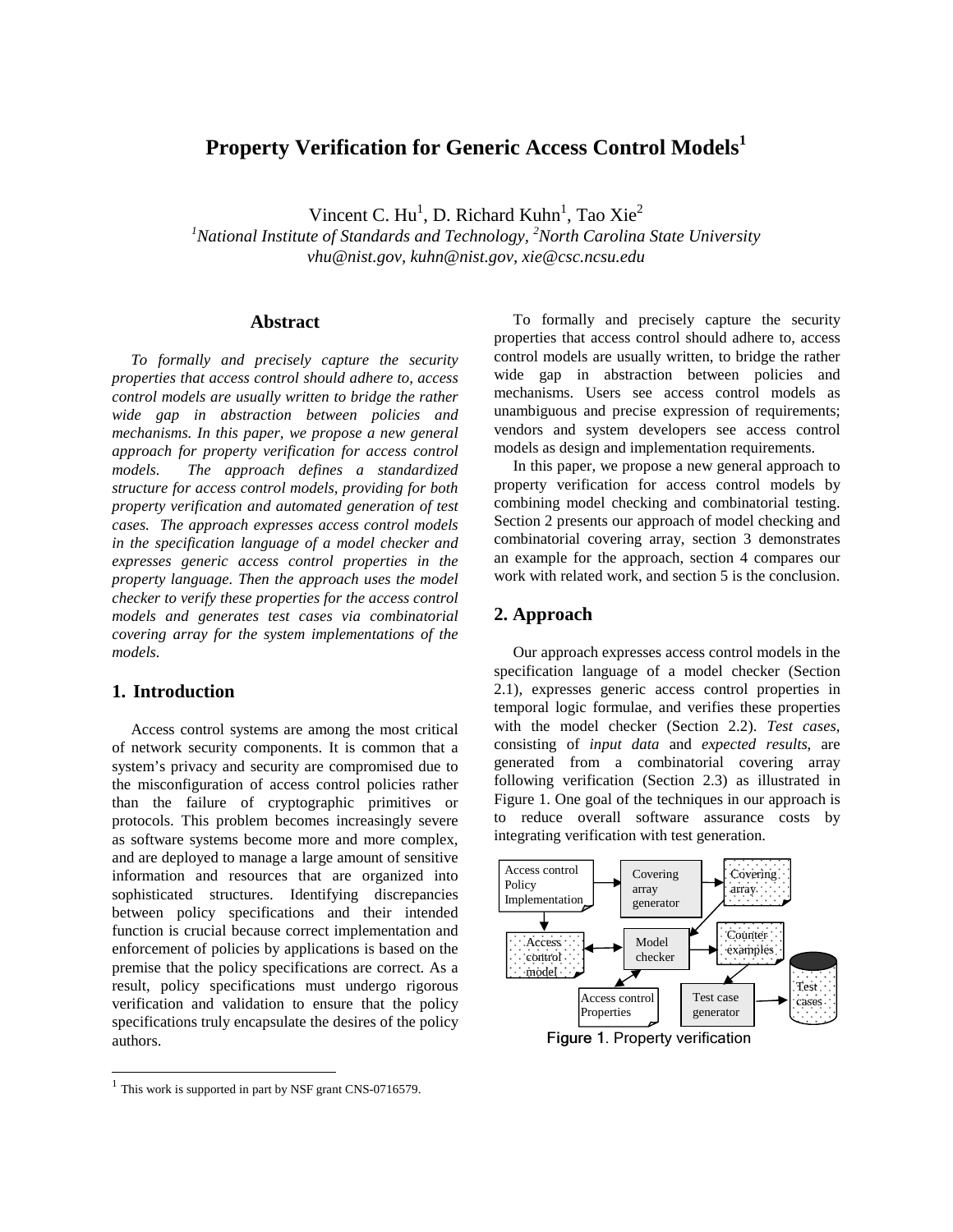## **2.1. Model Specification**

 from the counterexamples generated by the model checker's property checking to the entries of covering array (Figure 1), we specify access control in a Finite State Machine (FSM) that describes the transition of authorization states. In general, any expression in the propositional calculus can be used to define the transition relation of authorization states; however, the flexibility of the expression is accompanied by the risk of a logical contradiction, which makes specifications vacuously true or makes the system unimplementable. Fundamentally, there are three basic types of FSM  expressions **Synchronous, Asynchronous,** and **Direct specification** for specifying access control models in terms of the sequence of the state transitions. As the test cases for the verification are translated

 From the separation of duty and safety point of view, the state transitions of access control properties can be categorized by three types of constraints, namely **static**, **dynamic**, and **historical** constraints. These constraints can be expressed directly by the three basic types of FSM models.

## **2.2. Property Specification and Verification**

 In this section, we illustrate how the properties of constraints (with their models) can be specified and verified by our approach. We use SMV[1]-like pseudo code for the specification of access control models, and Computational Tree Logic (CTL) for the specification of the access control properties for the reason that the constraint models/properties can be successfully specified, and the combinatorial testing functions can be easily integrated with the checking results generated by the SMV.

 **2.2.1. Static Constraints.** Static constraints regulate the access permission by static system states or conditions such as rules, attributes, and system environments (times and locations for access). Popular access control models with these types of properties include Role-Based Access Control (RBAC) [2] and Multi-Level Access Control [3]. These types of models can be specified by **asynchronous** or **direct specification** expressions of an FSM. The transition relation of authorization states is directly specified as a propositional formula in terms of the current and next values of the state variables. Any current state/next state pair is in the transition relation if and only if it satisfies the formula, as demonstrated in the following **direct specification** of an FSM:

{ VARIABLES

access\_state : boolean; */\** 1 as grant, 0 as deny\*/

 ……..) } ………. INITIAL  $access\_state := 0;$ TRANS /\* transit to next access state \*/ next (access  $state$ ) := ((*constraint\_1* & *constraint\_2* & …… *constraint\_n*) | (*constraint\_a* & *constraint\_b* & …… *constraint\_m*)

 where the system state of access authorization is initialized as the **deny** state and moved to the **grant**  state for any access request that complies with the constraints of the rule corresponding with each predicate *constraint\_n*), and stay in the **deny** state otherwise. The properties of the static constraints can be verified using the properties expressed in the following temporal logic formulae: constraint predicate (i.e., *constraint\_i*….&

 $AG$  (*constraint\_1 & constraint\_2 & .... constraint\_n*)  $\rightarrow$  AX  $(access\_state = 1)$ 

 AG (*constraint\_a* & *constraint\_b* & …. *constraint\_m*) -  $AX$  (access\_state = 1) ......

 AG ! ((*constraint\_1* & ….*constraint\_n*) | (*constraint\_a* & ….  $constraint\_m)$   $|...$   $\rangle$   $\rightarrow$  AX (access\_state = 0)

 which simply means that all access requests that comply with specified constraints for the rules should be granted, and all non-complied ones should be denied.

 **2.2.2. Dynamic Constraints.** Dynamic constraints regulate the access permission by dynamic system states or conditions such as specified events or system counters. An access control model with these types of properties specifies that accesses are permitted only by a certain subject to a certain object with certain limitations (e.g., object *x* can be accessed only no more than *i* times simultaneously by user group *y*). For example, if a user's role is a *cashier*, he or she cannot be an *accountant* at the same time when handling a customer's checks. This type of model can be specified with **asynchronous** or **direct specification** expressions of an FSM, which uses a variable semaphore to express the dynamic properties of the authorization decision process. Another example of dynamic constraint states is enforcing a limited number of concurrent accesses to an object. The authorization process for a user thus has four states: **idle, entering***,* **critical**, and **exiting***.* A user is normally in the **idle** state. The user is moved to the **entering** state when the user wants to access the critical object. If the limited number of access times is not reached, the user is moved to the **critical** state, and the number of the current access is increased by 1. When the user finishes accessing the critical object, the user is moved to the **exiting** state, and the number of the current access is decreased by 1. Then the user is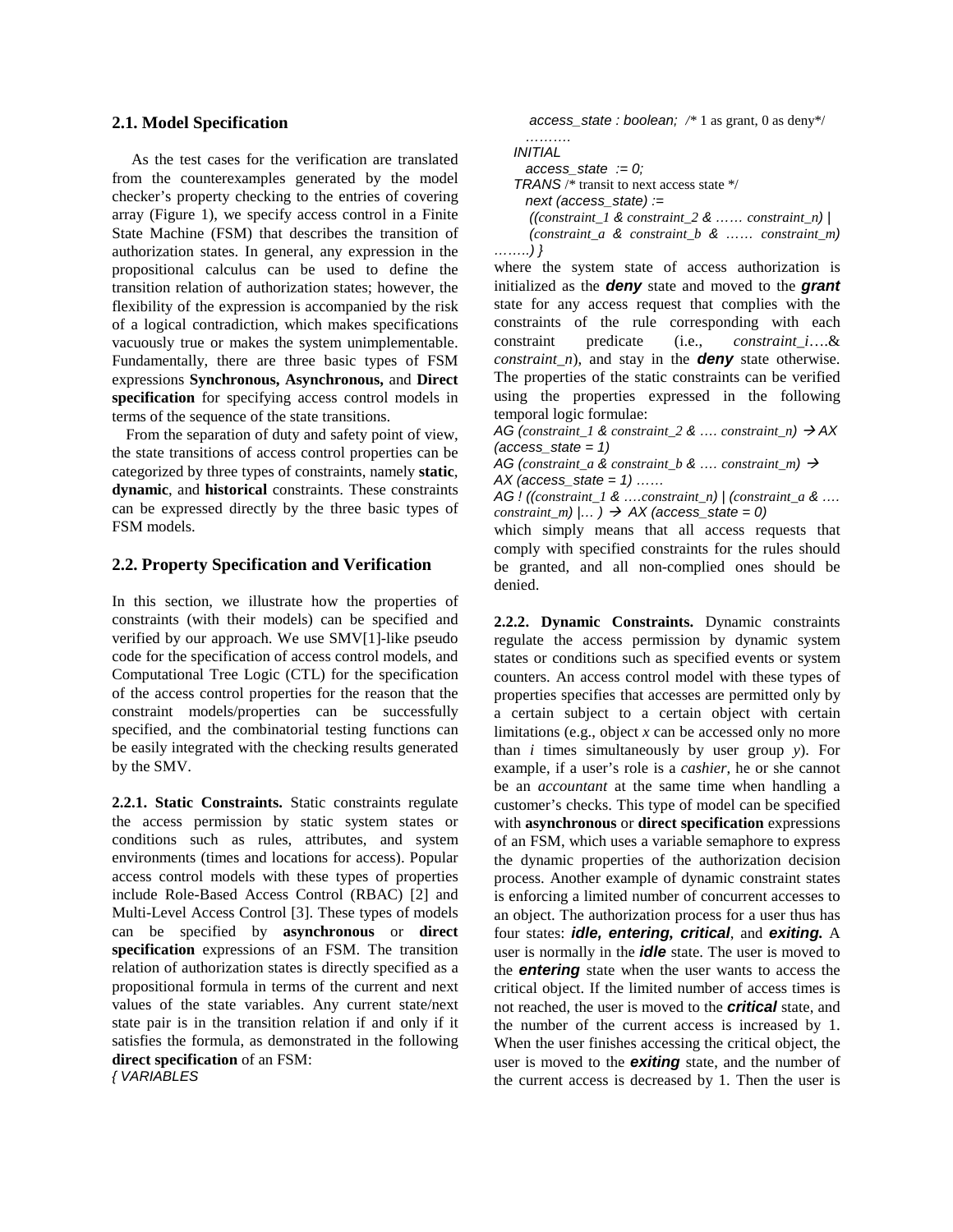moved from the **exiting** state to the **idle** state. The authorization process can be modeled as the following **asynchronous** FSM specification:

#### { VARIABLES

critical: obj): grant; count, access\_limit : INTEGER; request\_1 : process\_request (count); request\_2 : process\_request (count); …… request\_n: process\_request (count); /\*max number of user requests allowed by the system\*/ access limit :=  $k$ ; /\*max number of concurrent access\*/ count := 0; act {rd, wrt}; object {obj}; process\_request (access\_limit) { VARIABLES permission : {start, grant, deny}; state : {idle, entering, critical, exiting}; INITIAL\_STATE (permission) := start;  $INTIAL\_STATE$  (state) := idle;  $NEXT\_STATE$  (state) := CASE { state  $=$  idle : {idle, entering}; state == entering & ! (count > access\_limit): state  $=$  critical : {critical, exiting}; state  $=$  exiting : idle; OTHERWISE: state};  $NEXT\_STATE$  (count) := CASE { state  $=$  entering : count + 1; state  $=$  exiting : count - 1; OTHERWISE: DO\_NOTHING };  $NEXT\_STATE$  (permission) := CASE {  $(state == entering)$ &  $act == rd)$  &  $(object ==$ 

OTHERWISE: deny; } } }

 The state variables of the preceding example are used as the asynchronous states for the concurrent access of the limited number of access request. The specification of the dynamic constraints is verified by verifying the following properties expressed in temporal logic formula:

AG (state == entering) & (act == rd) & (object ==  $obj$ )  $\rightarrow$  AX (access = grant) AG (state == idle | state == critical | state == exiting)  $\rightarrow$  AX (access = deny) where temporal logic formula AG  $(p \rightarrow AX q)$ 

indicates that "if condition  $p$  is true at time  $t$ , condition *q* is true at all times later than *t*.

 **2.2.3. Historical Constraints.** Historical constraints regulate the access permission by historical access states or recorded and predefined series of events. The representative access control policies for this type of access control models are N-person [4], Chinese Wall [5], and Workflow [6] access control policies. This type of models can be best described by **synchronous**  or **direct specification** expressions of an FSM. For example, specification specifies a Chinese Wall access control example, the following **synchronous** FSM

 model where there are two Conflict of Interest groups of objects:

**{VARIABLES** 

access {grant, deny}; act {rd, wrt}; object {none, COI1, COI2}; state {1, 2, 3}  $INITIAL\_STATE(state) := 1;$  $INTIAL\_STATE(object) := none;$ NEXT\_STATE(state) := CASE { state  $= 1$  & act  $=$  rd & object  $=$  COI1: 2; state ==  $1 \& \text{act} == \text{rd} \& \text{object} == \text{CO}12: 3;$ state  $= 2$  & act  $=$  rd & object  $=$  COI1: 2; state  $= 2$  & act  $=$  rd & object  $=$  COI2: 2; state  $= 3$  & act  $=$  rd & object  $=$  COI1: 3; state  $= 3$  & act  $=$  rd & object  $=$  COI1: 3; OTHERWISE: 1; };  $NEXT\_STATE(access) := CASE$  { state  $= 2$  & act  $=$  rd & object  $=$  COI1: grant; state  $= 3$  & act  $=$  rd & object  $=$  COI2: grant; OTHERWISE: deny; };  $NEXT\_STATE$  (act) := act; NEXT\_STATE (object) := object; }

 The properties of the dynamic constraints can be verified by verifying the following temporal logic formula:

AG ((state  $=$  2 & act  $=$  rd & object  $=$  COI1) | (state  $= 3$  & act  $=$  rd & object  $=$  COI2))  $\rightarrow$  AX (access = AG ! ((state  $= 2$  & act  $=$  rd & object  $=$  COI1) | (state grant)

 $= 3$  & act  $=$  rd & object  $=$  COI2))  $\rightarrow$  AX (access = deny)

## **2.3. Test Generation**

 In addition to supporting property verification, the model checking technique was adopted because it fits well with a variety of test generation techniques, such as fault-based mutation testing [7] and combinatorial testing [8]. Mutation testing allows us to test for the presence of hypothesized faults, or faults that they subsume, and combinatorial testing makes it possible to rule out complex interactions that may lead to failures. As testing must always be conducted once a policy is implemented to assure correct implementation, automated generation of test cases can reduce total costs, thus making formal specification easier to integrate into the development process. Model checking is ideal for this integration because it can solve the oracle problem for testing (determining expected results for a particular set of test input data), in addition to formal verification of properties. A case study of this technique for software is given in [9].

 Even with highly automated tools such as model checkers, real-world development budgets rarely allow the development and exploration of formal models, because the cost must be balanced against the cost of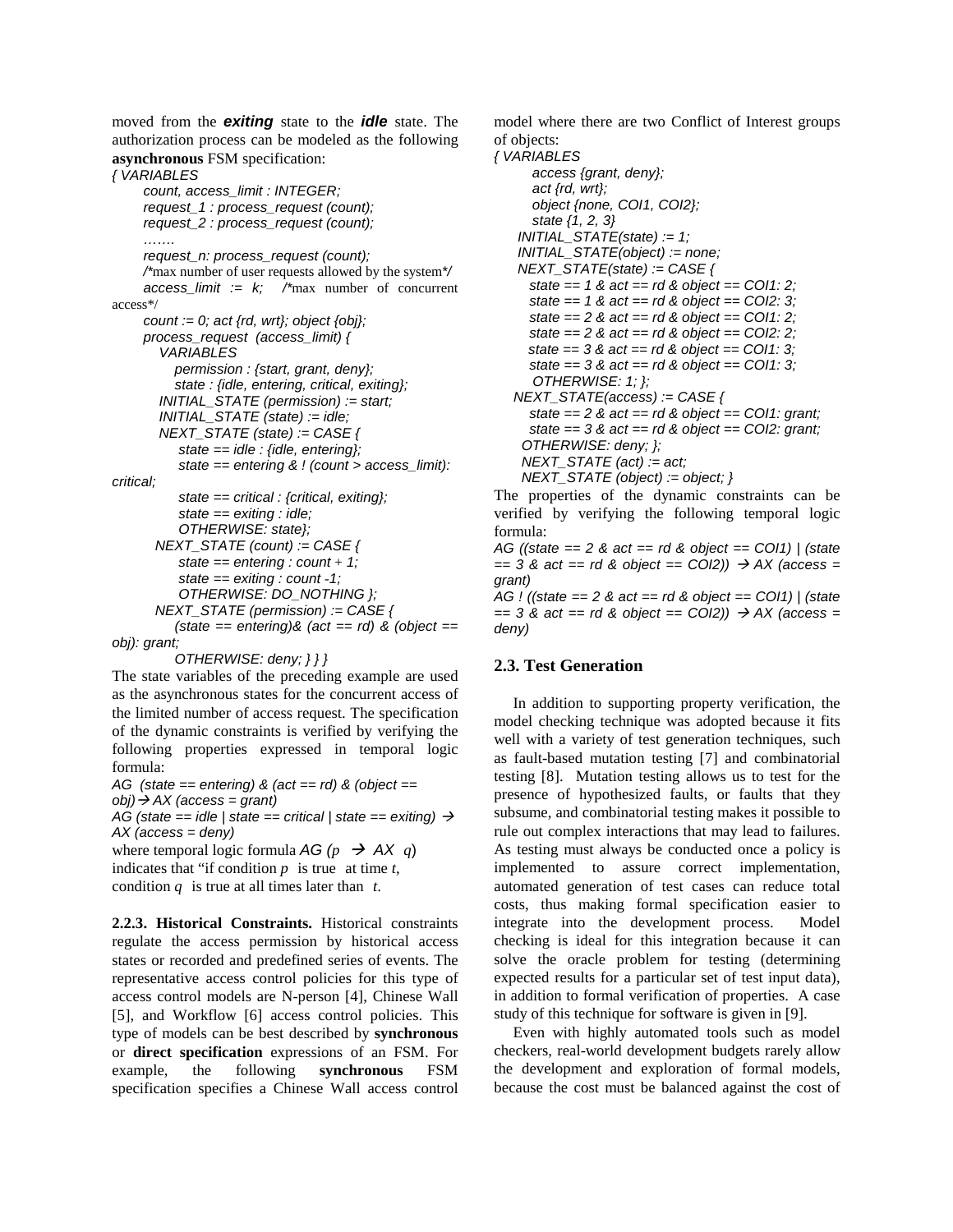releasing code with errors that would not be caught in testing. But testing typically consumes 50% or more of a development budget. Generating test cases from formal specifications makes it cost-effective to allocate a portion of the testing budget to produce a formal specification, which can then be used to confirm desired properties and generate test cases.

 To produce test cases that guarantee combinatorial coverage to an interaction level *t*, we produce a *t*-way covering array [10] for input parameters used in the policy. Informally, a covering array can be viewed as a table of input data where each column is an input parameter and values in each column are parameter values, so that each row represents a test. All possible *t*-way combinations of parameter values are guaranteed to be covered at least once. If  $t = 2$ , this procedure results in the familiar "pairwise" testing, but using new algorithms, we are able to produce covering arrays up to strength  $t = 6$ .

 Two *specification claims* are generated for each covering array row, one for result *grant* and one for result *deny*. Values  $v_{ij}$  are taken from row  $i$ , column  $j$ of the covering array, for all rows.

 $AG(p_1 = v_{11} \& \dots \& p_n = v_{n1}) \rightarrow AX$  !(access\_state = grant) ……  $AG(p_1 = v_{12} \& \dots \& p_n = v_{n2}) \rightarrow AX$  !(access\_state = grant) ……  $AG(p_1 = v_{11} \& \dots \& p_n = v_{n1}) \rightarrow AX$  !(access\_state =

deny)……

 For a covering array with *n* rows, a total of 2*n*  specification claims will thus be produced, one *grant*  and one *deny* for each row of the covering array. In the claims, possible results *grant* or *deny* are negated. For each claim, if this set of values cannot in fact lead to the particular result, the model checker indicates that this is true. If the claim is false, the model checker indicates so and provides a *counterexample* with a trace of parameter input values and states that will prove it to be false. The model checker thus filters the claims that we have produced so that a total of *n* test inputs is generated. In effect, each one is a test case, i.e., a set of input parameter values and expected result. It is then simple to map these values into test cases in the syntax needed for the system under test. When interaction testing is done today, *t* is nearly always 2 (i.e., pairwise testing) because higher strength interactions require exponentially more test cases. Thus, higher strength interaction testing requires fully automated generation of test input data and expected results, which is made possible through model checking.

 This technique makes it possible to produce two complementary types of test cases. In addition to combinatorial test cases, fault-based testing can be  automated. By inserting particular faults in the specification, then generating counterexamples using the model checker, we can produce test cases that will detect these faults or faults that are subsumed by them.

## **3. Demonstration**

 This section provides a step-by-step demonstration for the approach described in section 2. The result is a set of complete test cases, i.e., input values with the expected output for each set of inputs. We used a non- commercial research tool called Fireeye [11] developed by NIST and the University of Texas at Arlington (available on http://csrc/nist/gov/acts) as covering array generator and NuSMV [1] as model checker for the demonstration. From Fireeye, the covering array specifies test data, where each row of the array can be regarded as a set of parameter values for an individual test. Collectively, the rows of the covering array cover all *t*-way combinations of parameter values for incorporating into SMV specifications that can be processed by the NuSMV model checker.

## **3.1. Sample access control policy**

 The rules of the demonstrated access control policy are a simplified multi-level security system [12], in which each subject (user) has a clearance level *u\_l*, and each file has a classification level *f\_l*. Levels are given as 0, 1, or 2, which could represent levels such as Confidential, Secret, and Top Secret. A user *u* can read a file f if  $u_l \ge f_l$  (the "no read up" rule), or write to a file if  $f_l \geq u_l$  (the "no write down" rule). Thus a pseudo code representation of the access control rules is:

if  $u_l$   $>=$  f $_l$  & act = rd then GRANT; else if  $f_$   $\geq$  = u  $\mid$  & act = wr then GRANT;

else DENY;

 The **Static Constraints** property of this policy is easily modeled in SMV as a simple two-state finite state machine by **Direct Specification**. The START\_ state merely initializes the system (line 8, Figure 2), with the rule above used to evaluate access as either GRANT or DENY (lines 9-13). For example, line 9 represents the first line of the pseudo code above: in the current state, if  $u_l \ge f_l$  then the next state is GRANT. Each line of the case statement is examined sequentially, as in a conventional programming language. Line 12 implements the "else DENY" rule, since the predicate "1" is always true. SPEC clauses given at the end of the model are simple "reflections" that duplicate the access control rules as temporal logic statements.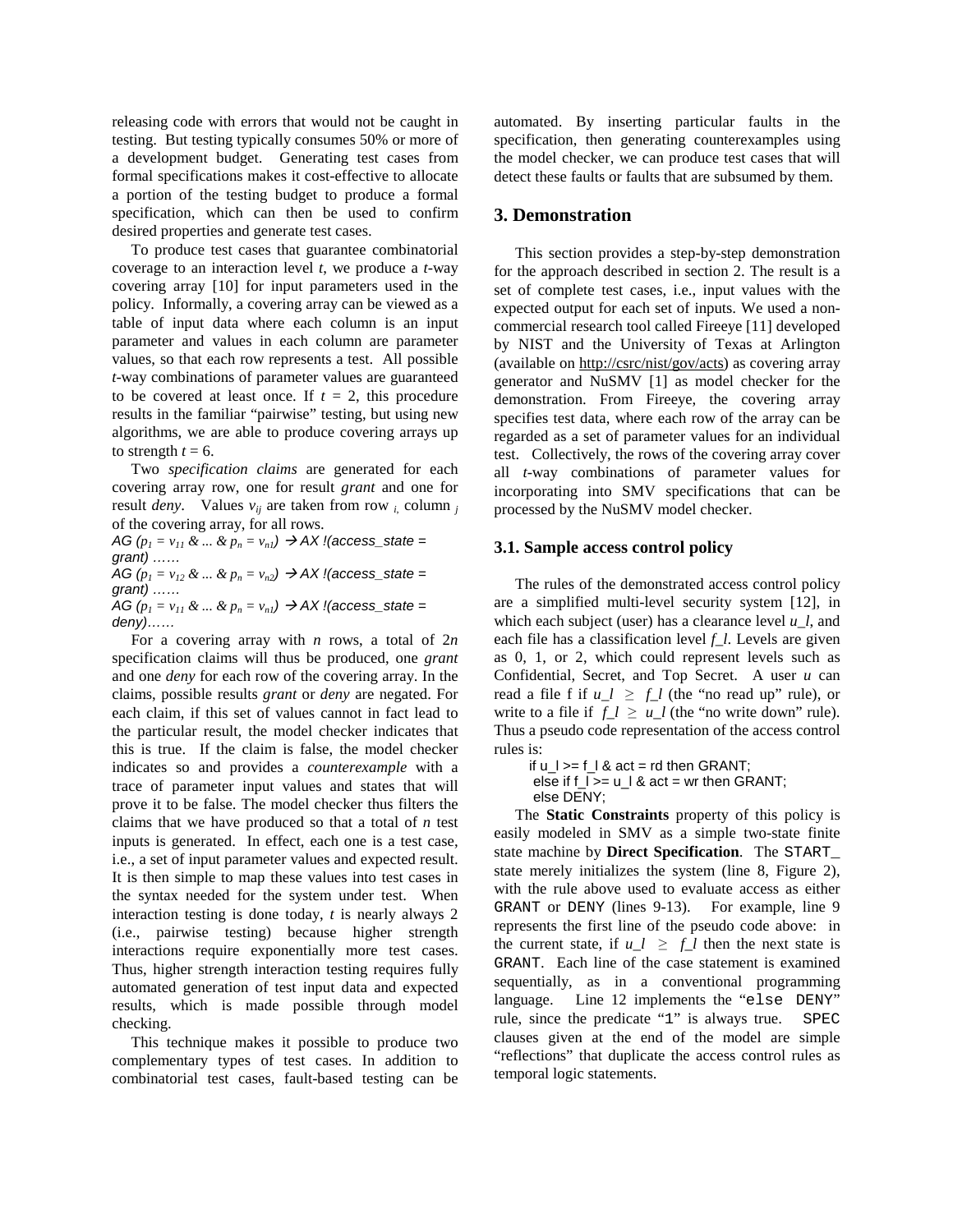1. MODULE main 2. VAR 3. u\_l: 0..2; -- user level 5. act: {rd,wr}; -- action --output parameter 6. access: {START\_, GRANT,DENY}; 7. ASSIGN 8. init(access) := START\_; --if access is allowed under rules, then next state is --else next state is DENY 9. next(access) := case 11.  $f_{-}$   $>=$   $u_{-}$   $k$  act  $=$  wr : GRANT; 12. 1 : DENY; 13. esac; 14. next(u\_l) := u\_l; 15.  $next(f_l) := f_l$ ; 16. next(act) :=  $act$ ; -- reflection of the assigns for access --Input parameters 4. f I: 0..2; -- file level GRANT 10.  $u_l$  >=  $f_l$  & act =  $rd$  : GRANT;

 -- if user level is at or above file level then read is OK SPEC AG  $((u_l \gt = f_l \& act = rd) \rightarrow AX$  (access = GRANT));

 -- if user level is at or below file level, then write is OK SPEC AG ((f\_l >= u\_l & act = wr) -> AX (access =

- -- if neither condition above is true, then DENY any GRANT)); action
- SPEC AG (!( (u\_l >= f\_l & act = rd ) | (f\_l >= u\_l & act = wr )) -> AX (access = DENY));

#### Figure 2. SMV model of access control rules

 Specifications of the form "AG ((*predicate 1*) > AX (*predicate 2*))" indicate essentially that for all paths (the "A" in "AG") for all states globally (the "G"), if *predicate 1* holds then ( "->") for all paths, in the next state (the "X" in "AX") *predicate 2* will hold. If the statement is false, the model checker not only reports this, but also provides a "counterexample". We simply use the model checker to determine whether a particular input data set makes a SPEC claim true or false. That is, we will enter claims that particular results can be reached for a given set of input data values, and the model checker will tell us if the claim is true or false. This gives us the ability to match every set of input test data with the result that the system should produce for that input data.

## **3.2. NuSMV output**

 As shown in Figure 3, checking the properties in the SPEC statements shows that they match the access control rules as implemented in the FSM, as expected. In other words, the claims we made about the state

 machine in the SPEC clauses can be proven. This step is used to check that the SPEC claims are valid for the model defined previously. If NuSMV is unable to prove one of the SPECs, then either the spec or the before continuing with the test generation process. Once the model is correct and SPEC claims have been shown valid for the model, counterexamples can be produced that will be turned into test cases. model is incorrect. This problem must be resolved



Figure 3. NuSMV output

## **3.3. Combinatorial testing of policy**

 Combinatorial testing is a methodology that tests all *t*-way combinations of input parameter values. The most common form is pairwise testing, in which all pairs of input values are covered in at least one test. Higher strength versions of this method cover 3-way, 4-way, or more interactions at least once. The advantage of combinatorial testing for verifying access control policies is that access control often relies on a small number of discrete values for most parameters. For example, a multi-level security policy (i.e., standard military classification policy) may have levels unclassified, confidential, secret, top-secret, plus a small number of categories, all applied to a collection of resources such as files and programs.

 While real-world access control is likely to have far too many variables for exhaustive testing, it will probably be possible to test, for example, all 5-way combinations of variable values. Thus a failure that results from the interaction of five or fewer variables is likely to be caught. The number of tests required to provide 5-way coverage may be large, but if complete tests are fully automated, then this form of testing is practical even for large systems. The remainder of this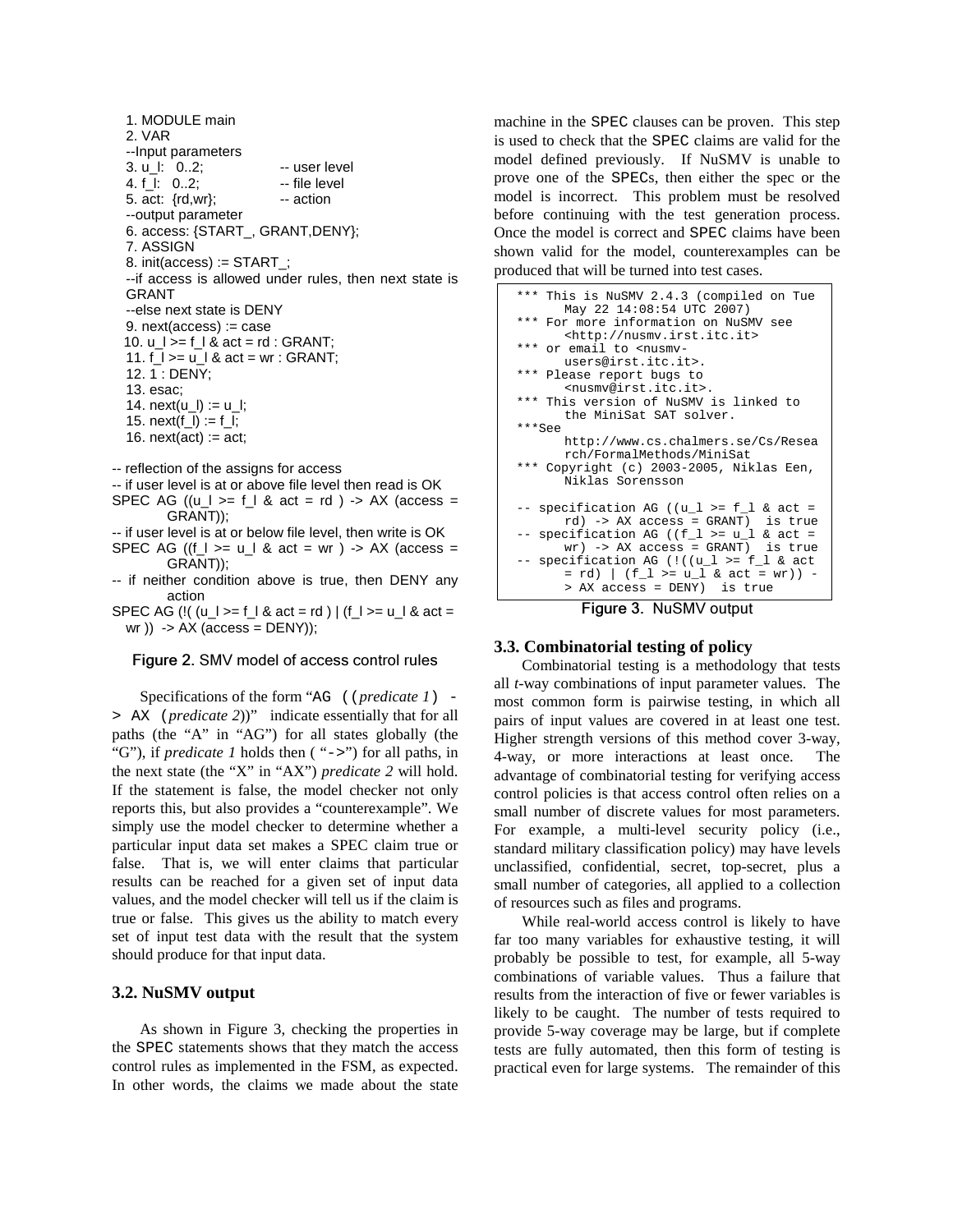section gives a worked example of automated combinatorial test construction.

 The first step in combinatorial testing of the policy is to find a set of tests that will cover all *t*-way combinations of parameter values, for the desired combinatorial interaction strength *t*. This collection of tests is known as a *covering array*. The covering array specifies test data, where each row of the array can be regarded as a set of parameter values for an individual test. Collectively, the rows of the array cover all *t*-way combinations of parameter values. An example is given in Figure 4, which shows a 3-way covering array for 10 variables with two values each. The interesting property of this array is that any three columns contain all eight possible values for three binary variables. For example, taking columns F, G, and H, we can see that all (000,001,010,011,100,101,110,111) occur somewhere in the rows of the three columns. In fact, this is true for any three columns. Collectively, therefore, this set of tests will exercise all 3-way combinations of input values in only 13 tests, as compared with 1,024 for exhaustive coverage. Similar arrays can be generated to cover up to all 6-way combinations. Fireeye makes this possible with much greater efficiency than previous tools. For example, a commercial tool required 5,400 seconds to produce a less optimal test set than Fireeye generated in 4.2 seconds. eight possible 3-way combinations

| ∩                 |             |              | $\circ$            | ∩            | $\Omega$ | O                 |             | ∩       | $\circ$     |
|-------------------|-------------|--------------|--------------------|--------------|----------|-------------------|-------------|---------|-------------|
| 1                 | 1           | 1            | 1                  | 1            | 1        | 1                 | 1           | 1       | 1           |
| $\mathbf{1}$      | $\mathbf 1$ | ı            | $\circ$            | $\mathbf{1}$ | O        | $\circ$           | $\circ$     | O       | 1           |
| $\mathbf{1}$      | $\circ$     | 1            | 1                  | O            | 1        | $\circ$           | ı           | O       | $\circ$     |
| $\frac{1}{\circ}$ | O           | $\circ$      | $\overline{\circ}$ | ı            | 1        | $\frac{1}{\circ}$ | O           | O       | O           |
|                   | ı           | ı            | O                  | O            | 1        |                   | O           | 1       | O           |
| $\circ$           | $\Omega$    | $\mathbf 1$  | O                  | 1            | O        | 1                 | $\mathbf 1$ | 1       | O           |
| $\frac{1}{\circ}$ | 1           | O            | 1                  | $\circ$      | $\circ$  | $\frac{1}{\circ}$ | $\circ$     | 1       | O           |
|                   | O           | $\circ$      | 1                  | ı            | 1        |                   | O           | 1       | $\mathbf 1$ |
| $\circ$           | $\circ$     | $\mathbf{1}$ | $\mathbf 1$        | $\circ$      | O        | $\mathbf 1$       | O           | O       | 1           |
| $\circ$           | 1           | O            | $\frac{1}{\circ}$  | 1            | O        | $\circ$           | 1           | O       | O           |
| $\frac{1}{\circ}$ | O           | O            |                    | O            | O        | $\circ$           | 1           | ı       | 1           |
|                   |             | O            | O                  | O            | ı        | $\mathbf 1$       | 1           | $\circ$ | $\mathbf 1$ |

#### Figure 4. 3-way covering array for 10 parameters with 2 values each.

 We compute covering arrays that give all *t*-way combinations, with degree of interaction coverage  $= 2$  (2-way, or pairwise) for this example. The first step is to define the parameters and their values in a system definition file that will be used as input to Fireeye. Call this file "in.txt", with the following format:

> u\_l: 0,1,2 f\_l: 0,1,2 act: rd,wr [System] [Parameter] [Relation] [Constraint] [Misc]

Fireeye produces the output shown in Figure 5.

 $\mathsf{l}$ 

| Number of parameters: 3<br>Maximum number of<br>values<br>per<br>parameter: 3<br>Number of configurations: 9<br>------------- |  |
|-------------------------------------------------------------------------------------------------------------------------------|--|
| Configuration #1:<br>$1 = u_l = 0$<br>$2 = f_l = 0$<br>$3 = act = rd$<br>.                                                    |  |
| Configuration #2:<br>$1 = u_l = 0$<br>$2 = f_l = 1$<br>$3 = act = wr$<br>.                                                    |  |
| Configuration #3:<br>$1 = u_l = 0$<br>$2 = f \ 1=2$<br>$3 = act = rd$<br>--------                                             |  |
| Configuration #4:<br>1 = u_l=1<br>$2 = f_l = 0$<br>3 = act=wr<br>__________                                                   |  |
| Configuration #5:<br>1 = u_l=1<br>$2 = f_l = 1$<br>$3 = act = rd$<br>----------                                               |  |
| Configuration #6:<br>1 = u_l=1<br>$2 = f \ 1=2$<br>$3 = act = wr$<br>.                                                        |  |
| Configuration #7:<br>$1 = u_l = 2$<br>$2 = f_l = 0$<br>3 = act=rd                                                             |  |
| Configuration #8:<br>$1 = u_l = 2$<br>$2 = f_l = 1$<br>$3 = act = wr$<br>. <i>.</i>                                           |  |
| Configuration #9:<br>$1 = u_l = 2$<br>$2 = f_l = 2$<br>$3 = act = wr$                                                         |  |

Figure 5. Fireeye output

 Each test configuration defines a set of values for the input parameters *u\_l*, *f\_l*, and *act*. The complete test set ensures that all 2-way combinations of parameter values have been covered. If we had a larger number of parameters, we could produce test configurations that cover all 3-way, 4-way, etc. combinations. (With only three parameters, 3-way interaction would be equivalent to exhaustive testing.) Fireeye may output "don't care" for some parameter values. This means that any legitimate value for that parameter can be used and the full set of configurations will still cover all t-way combinations. Since "don't care" is not normally an acceptable input for programs being tested, a random value for that parameter is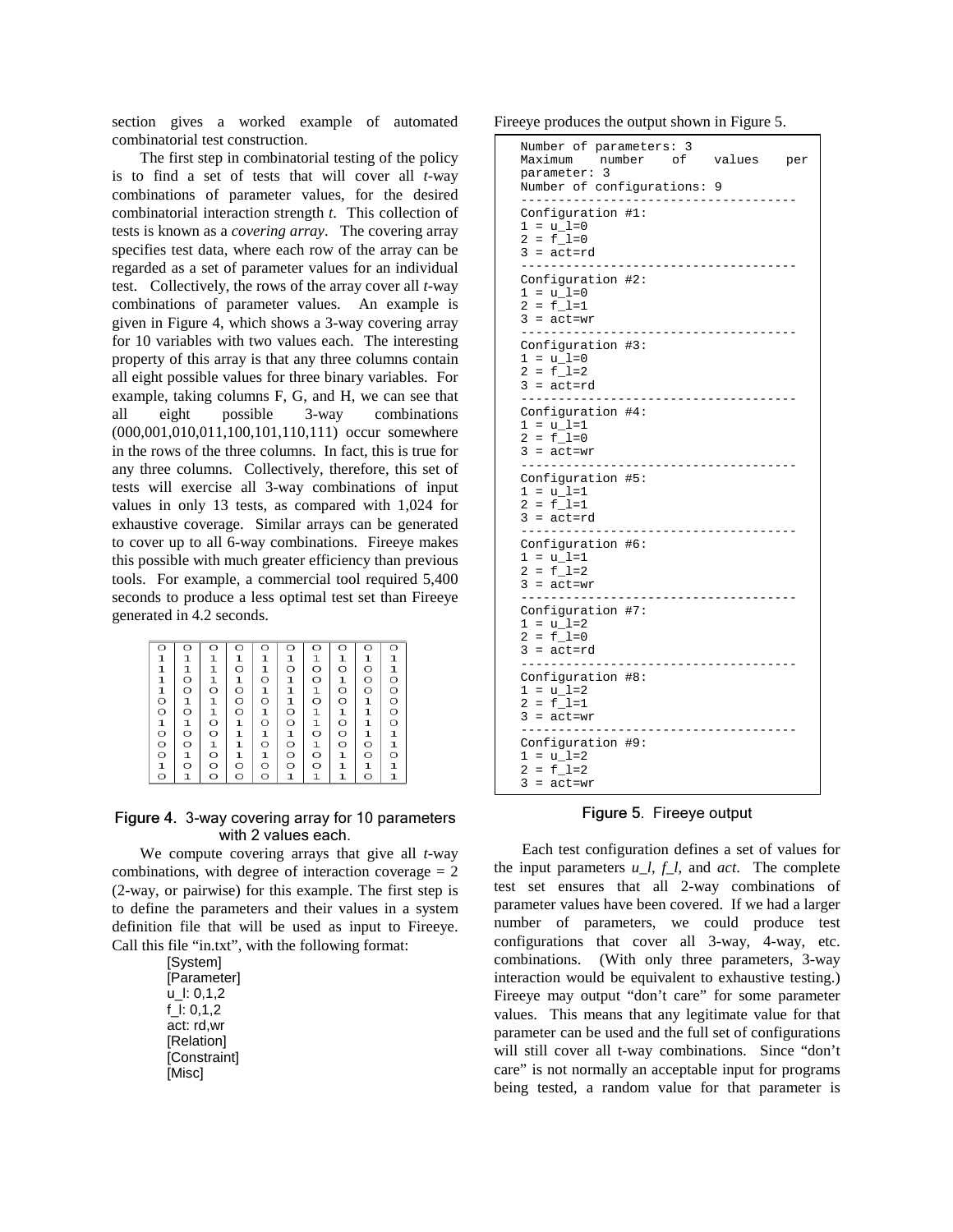substituted before using the covering array to produce tests.

## **3.4. SPEC claims with combinatorial test values inserted**

 The next step is to assign values from the covering array to parameters used in the model. For each test, we claim that the expected result will not occur. The model checker determines combinations that would disprove counterexamples. Each counterexample can then be converted to a test with known expected result. As can be seen below, for each of the 9 configurations in the covering array of Figure 5, we create a SPEC claim of the form: these claims, outputting these as

 SPEC AG(( <covering array values> ) -> AX !(access = <result>));

 This process is repeated for each possible result, in this case either "GRANT" or "DENY", so we have 9 claims for each of the two results as in Figure 6.

Excerpt:

```
 
-- reflection of the assign for access
-SPEC AG ((u_l >= f_l & act = rd ) -> AX (access = GRANT));
* SPEC AG((u_l = 0 & f_l = 0 & act = rd) -> AX!(access = GRANT));...
--SPEC AG ((f_1) = u_1 \& \text{ act } = wr) -> AX (access = GRANT));
--SPEC AG (!( (u_l \geq f_l \land act = rd) | (f_l \geq u_l \land act = wr) )\rightarrow AX (access = DENY));
* SPEC AG((u_1 = 0 & 1) = 1 & 0 & 0 & 0) = AX !(access = GRANT));
 SPEC AG((u_l = 0 & f_l = 2 & act = rd) \rightarrow AX!(access = GRANT));
 SPEC AG((u_l = 1 & f_l = 0 & act = wr) -> AX !(access = GRANT));
```

```
* SPEC AG((u_l = 2 & f_l = 1 & a \cdot act = wr) - 2 & A \cdot (access = DENY));* SPEC AG((u_1 = 1 \& f_1 = 1 \& act = rd) -> AX!(access = GRANT));* SPEC AG((u_1 = 1 \& f_1 = 2 \& \text{act} = wr) -> AX !(access = GRANT));
* SPEC AG((u_l = 2 & f_l = 0 & act = rd) -> AX !(access = GRANT));
 SPEC AG((u_1 = 2 & f_1 = 1 & a \cdot act = wr) \rightarrow AX \cdot (access = GRANT));* SPEC AG((u_l = 2 & f_l = 2 & act = rd) -> AX !(access = GRANT));
 SPEC AG((u_l = 0 & f_l = 0 & act = rd) -> AX !(access = DENY));
 SPEC AG((u_l = 0 & f_l = 1 & act = wr) -> AX !(access = DENY));
 SPEC AG((u_l = 0 & f_l = 2 & act = rd) -> AX!(access = DENY));* SPEC AG((u_l = 1 & f_l = 0 & act = wr) -> AX !(access = DENY));
 SPEC AG(\overline{(u)} = 1 & f = 1 & act = rd) -> AX !(access = DENY));
 SPEC AG((u_l = 1 & f_l = 2 & act = wr) -> AX ! (access = DENY));
 SPEC AG((u_l = 2 & f_l = 0 & act = rd) -> AX!(access = DENY));SPEC AG((u_1 = 2 \& f_1 = 2 \& act = rd) \rightarrow AX!(access = DENY));
```
## Figure 6. SPEC Claims

#### **3.5. Counterexamples**

 NuSMV produces counterexamples where the input values would disprove the claims specified in Figure 2. Each of these counterexamples is thus a set of test data that would have the expected result of GRANT or DENY.

 For each SPEC claim, if this set of values cannot in fact lead to the particular result  $R_j$ , the model checker indicates that this is true. For example, for the configuration below, the claim that access will not be  granted is true, because the user's clearance level (u\_l  $= 0$ ) is below the file's level (f<sub>-</sub> $I = 2$ ):

 $-$  specification AG (((u\_l = 0 & f\_l = 2) & act = rd)  $-$ > AX !(access = GRANT)) is true

 If the claim is false, the model checker indicates this and provides a trace of parameter input values and states that will prove it is false, as shown below:

 Excerpt from NuSMV output:  $-$  specification AG (((u\_l = 0 & f\_l = 0) & act = rd)  $-$ 

 > AX !(access = GRANT)) is false -- as demonstrated by the following execution Trace Description: CTL Counterexample Trace Type: Counterexample -> State: 1.1 < sequence  $u = 0$ f  $l = 0$ 

- $act = rd$ access = START\_
- -> Input: 1.2 <
- -> State: 1.2 <
- access = GRANT

 It is then simple to map these values into complete test cases in the syntax needed for the system under test. The model checker finds that 6 of the input parameter configurations produce a result of GRANT and 3 produce a DENY result as SPEC Claims marked with a \* in Figure 5, so at the completion of this step we have successfully matched each input parameter configuration with the result that should be produced by the SUT.

## **3.6. Test cases**

 We now strip out the parameter names and values, giving tests that can be applied to the system under test. The tests produced are shown below:

 $u_l = 0$  &  $f_l = 0$  & act = rd -> access = GRANT u  $l = 0$  & f  $l = 1$  & act = wr -> access = GRANT  $u_l = 1$  &  $f_l = 1$  & act = rd -> access = GRANT  $u_l = 1$  &  $f_l = 2$  & act = wr -> access = GRANT

- u  $l = 2$  & f  $l = 0$  & act = rd -> access = GRANT
- $u_l = 2$  &  $f_l = 2$  & act = rd -> access = GRANT
- $u_l = 0$  & f $_l = 2$  & act = rd -> access = DENY
- u  $l = 1$  & f  $l = 0$  & act = wr -> access = DENY
- $u_l = 2$  &  $f_l = 1$  & act = wr -> access = DENY

 These test definitions can now be post-processed using simple scripts to produce a test harness that will execute the SUT with each input and check the results.

# **4. Related Work**

 There exist several verification techniques for applying model checking on access control *policies* but few *general* verification techniques for applying model checking on access control *models* and generating test cases as our proposed approach. Zhang et al. [13]